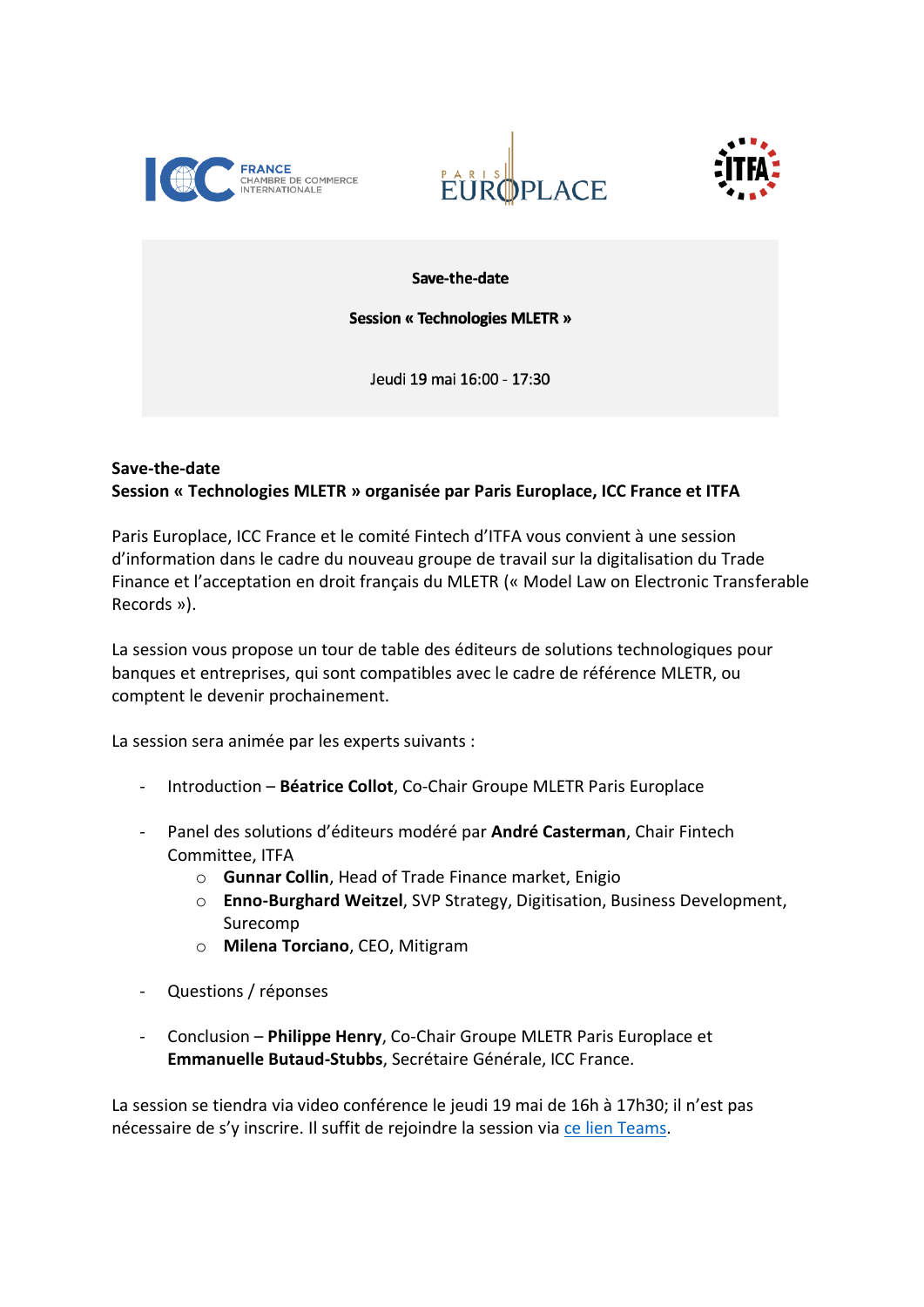## *Contexte:*

*Paris EUROPLACE vient d'annoncer le lancement d'un nouveau groupe de travail sur la digitalisation du Trade Finance et l'acceptation en droit français du MLETR (« Model Law on Electronic Transferable Records »).* 

*Avec la participation active de l'ICC France et l'ITFA, ce groupe de travail cherche en particulier à:*

- *Étudier les impacts du MLETR sur le Code Civil, Code du Commerce, Code des Transports et Code Monétaire et Financier,*
- *Obtenir du législateur français la reconnaissance légale de la version électronique des documents, enregistrements et contrats liés au Commerce Internationa*
- *Préparer le monde des fintechs à utiliser le bénéfice de ces nouvelles lois*

*Ce groupe de travail vise donc à obtenir la reconnaissance légale des versions électroniques des contrats, factures et autres certificats pour une plus grande efficacité des échanges et flux commerciaux. Il intègre des experts venus du monde juridique, du Trade international et des Fintech / TradeTech.*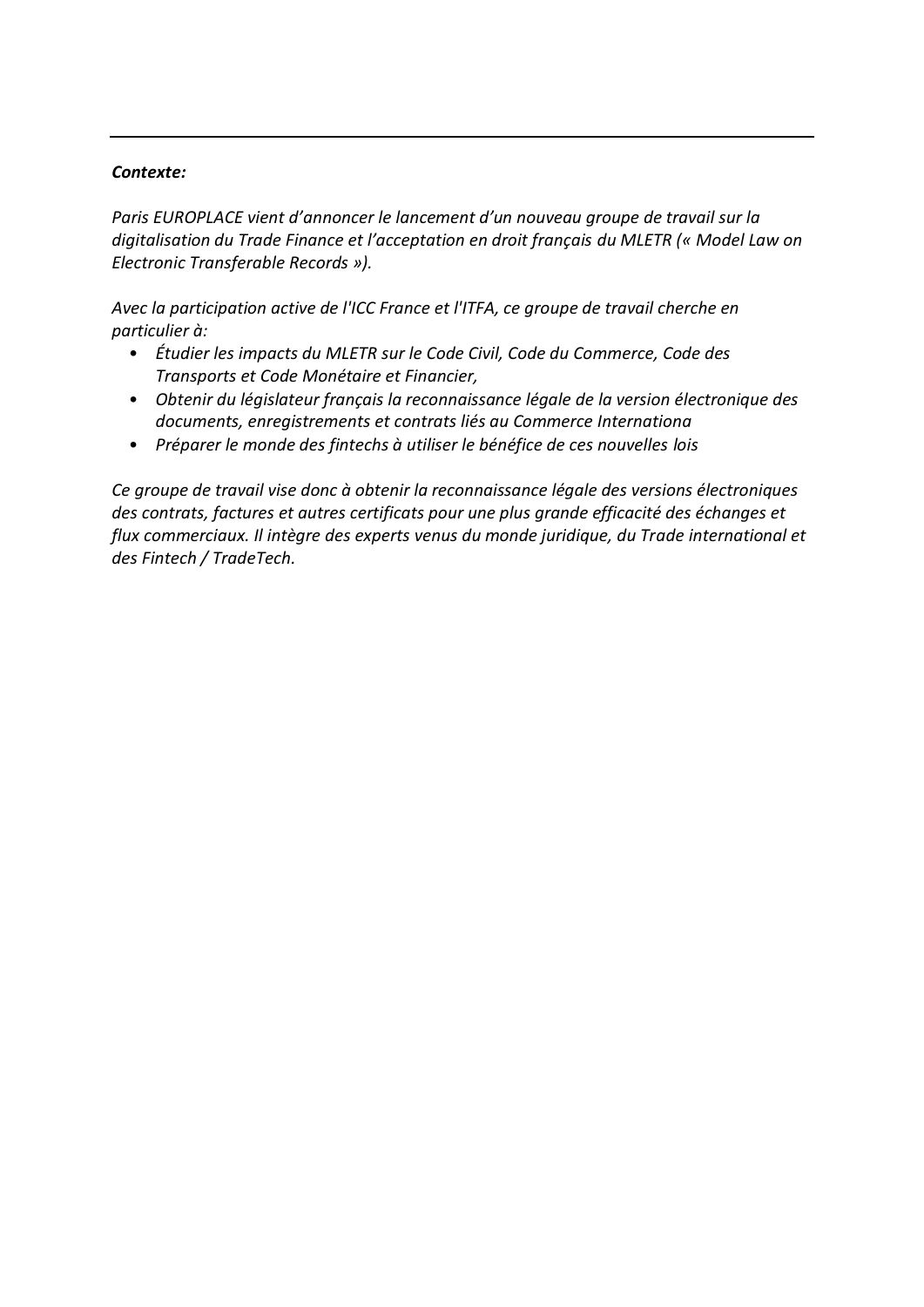





Save-the-date

**Session « MLETR technologies »** 

Thursday 19 May 16:00 - 17:30 CEST (Paris)

## **Save-the-date**

**Session « MLETR technologies » hosted by Paris Europlace, ICC France and ITFA**

Paris Europlace, ICC France and the Fintech Committee of ITFA invite you to attend an information session about trade finance digitisation and the alignment of French law to MLETR (« Model Law on Electronic Transferable Records »).

The session will feature a panel of technology vendors who will explain how MLETR can be achieved by corporates and banks wishing to take advantage of MLETR-compatible instruments and documents.

The agenda will be as follows:

- Introduction **Béatrice Collot**, Co-Chair Groupe MLETR Paris Europlace
- Panel of technology vendors moderated by **André Casterman**, Chair Fintech Committee, ITFA
	- o **Gunnar Collin**, Head of Trade Finance market, Enigio
	- o **Enno-Burghard Weitzel**, SVP Strategy, Digitisation, Business Development, Surecomp
	- o **Milena Torciano**, CEO, Mitigram
- $-$  Q & A
- Wrap-up **Philippe Henry**, Co-Chair Groupe MLETR Paris Europlace and **Emmanuelle Butaud-Stubbs**, Secretary General, ICC France.

The session will be hosted on Thursday 19 May between 16 :00 and 17 :30 CET. There is no need to register, just us[e this Team link](https://teams.microsoft.com/l/meetup-join/19%3ameeting_MjFkNGZkYmMtNDMwNy00ZTc0LTg3ZDEtM2VhNzQyZDk3ZDc3%40thread.v2/0?context=%7b%22Tid%22%3a%2219484b5f-5a6c-4a9a-9896-70422abd9fd3%22%2c%22Oid%22%3a%22c0acf4da-0217-4154-be9e-e0b8f54f9f50%22%7d) on the day to join the session.